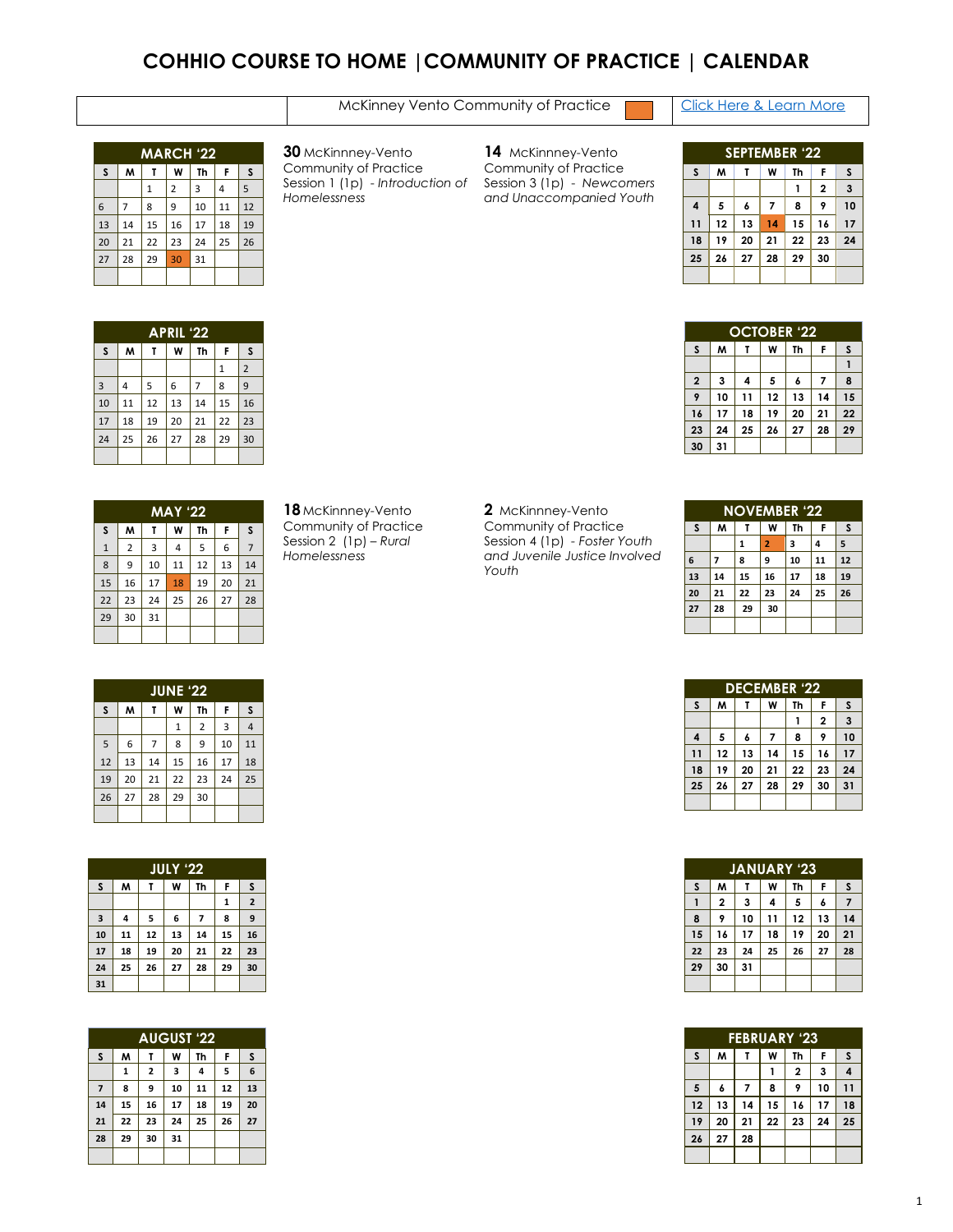### **COHHIO COURSE TO HOME |COMMUNITY OF PRACTICE | CALENDAR**

| McKinney Vento Community of Practice |
|--------------------------------------|
|--------------------------------------|

Click Here & Learn More

|                                  | <b>MARCH '23</b>            |                |    |                |    |    |  |  |  |
|----------------------------------|-----------------------------|----------------|----|----------------|----|----|--|--|--|
| S                                | M<br>F<br>S<br>W<br>Th<br>τ |                |    |                |    |    |  |  |  |
|                                  |                             |                | 1  | $\overline{2}$ | 3  | 4  |  |  |  |
| 5                                | 6                           | $\overline{ }$ | 8  | 9              | 10 | 11 |  |  |  |
| 12                               | 13                          | 14             | 15 | 16             | 17 | 18 |  |  |  |
| 19                               | 20                          | 21             | 22 | 23             | 24 | 25 |  |  |  |
| 26<br>27<br>28<br>29<br>31<br>30 |                             |                |    |                |    |    |  |  |  |
|                                  |                             |                |    |                |    |    |  |  |  |

 McKinnney-Vento Community of Practice Session 5 (1p) - *Caregiving Students and Homelessness*

|    | <b>SEPTEMBER '23</b>   |    |    |    |    |                |  |  |  |
|----|------------------------|----|----|----|----|----------------|--|--|--|
| S  | M<br>Th<br>W<br>F<br>т |    |    |    |    |                |  |  |  |
|    |                        |    |    |    | 1  | $\overline{2}$ |  |  |  |
| 3  | 4                      | 5  | 6  | 7  | 8  | 9              |  |  |  |
| 10 | 11                     | 12 | 13 | 14 | 15 | 16             |  |  |  |
| 17 | 18                     | 19 | 20 | 21 | 22 | 23             |  |  |  |
| 24 | 25                     | 26 | 27 | 28 | 29 | 30             |  |  |  |
|    |                        |    |    |    |    |                |  |  |  |

| <b>OCTOBER '23</b> |                                 |    |    |    |    |    |  |  |
|--------------------|---------------------------------|----|----|----|----|----|--|--|
| S                  | M                               |    | W  | Th | F  | S  |  |  |
| 1                  | 2                               | 3  | 4  | 5  | 6  | 7  |  |  |
| 8                  | 13<br>14<br>10<br>12<br>9<br>11 |    |    |    |    |    |  |  |
| 15                 | 16                              | 17 | 18 | 19 | 20 | 21 |  |  |
| 22                 | 23                              | 24 | 25 | 26 | 27 | 28 |  |  |
| 29<br>30<br>31     |                                 |    |    |    |    |    |  |  |
|                    |                                 |    |    |    |    |    |  |  |

| <b>APRIL '23</b> |    |    |    |    |    |              |  |  |
|------------------|----|----|----|----|----|--------------|--|--|
| S                | M  | т  | W  | Th | F  | S            |  |  |
|                  |    |    |    |    |    | $\mathbf{1}$ |  |  |
| $\mathbf 2$      | 3  | 4  | 5  | 6  | 7  | 8            |  |  |
| 9                | 10 | 11 | 12 | 13 | 14 | 15           |  |  |
| 16               | 17 | 18 | 19 | 20 | 21 | 22           |  |  |
| 23               | 24 | 25 | 26 | 27 | 28 | 29           |  |  |
| 30               |    |    |    |    |    |              |  |  |

| <b>MAY '23</b> |    |    |    |    |    |    |  |
|----------------|----|----|----|----|----|----|--|
| S              | W  | т  | W  | Th | F  | S  |  |
|                | 1  | 2  | 3  | 4  | 5  | 6  |  |
| $\overline{z}$ | 8  | 9  | 10 | 11 | 12 | 13 |  |
| 14             | 15 | 16 | 17 | 18 | 19 | 20 |  |
| 21             | 22 | 23 | 24 | 25 | 26 | 27 |  |
| 28             | 29 | 30 | 31 |    |    |    |  |
|                |    |    |    |    |    |    |  |

 McKinnney-Vento Community of Practice Session 6 (1p) - *Disabilities and Homelessness*

 McKinnney-Vento Community of Practice Session 8 (1p) - *Well-being of Youth Experiencing Homelessness*

| <b>NOVEMBER '23</b>        |    |    |    |    |    |    |  |  |
|----------------------------|----|----|----|----|----|----|--|--|
| S                          | M  | т  | W  | Th | F  | S  |  |  |
|                            |    |    | 1  | 2  | 3  | 4  |  |  |
| 5                          | 6  | 7  | 8  | 9  | 10 | 11 |  |  |
| 12                         | 13 | 14 | 15 | 16 | 17 | 18 |  |  |
| 19                         | 20 | 21 | 22 | 23 | 24 | 25 |  |  |
| 26<br>29<br>30<br>27<br>28 |    |    |    |    |    |    |  |  |
|                            |    |    |    |    |    |    |  |  |

| <b>DECEMBER '23</b>     |                             |    |    |    |    |                |  |  |
|-------------------------|-----------------------------|----|----|----|----|----------------|--|--|
| S                       | M<br>Th<br>F<br>S<br>W<br>т |    |    |    |    |                |  |  |
|                         |                             |    |    |    | 1  | $\overline{2}$ |  |  |
| $\overline{\mathbf{3}}$ | 4                           | 5  | 6  | 7  | 8  | 9              |  |  |
| 10                      | 11                          | 12 | 13 | 14 | 15 | 16             |  |  |
| 17                      | 18                          | 19 | 20 | 21 | 22 | 23             |  |  |
| 24                      | 25                          | 26 | 27 | 28 | 29 | 30             |  |  |
| 31                      |                             |    |    |    |    |                |  |  |

|                | <b>JANUARY '24</b> |    |    |    |    |    |  |  |  |
|----------------|--------------------|----|----|----|----|----|--|--|--|
| S              | M<br>W<br>Th<br>F  |    |    |    |    |    |  |  |  |
|                | 1                  | 2  | 3  | 4  | 5  | 6  |  |  |  |
| $\overline{7}$ | 8                  | 9  | 10 | 11 | 12 | 13 |  |  |  |
| 14             | 15                 | 16 | 17 | 18 | 19 | 20 |  |  |  |
| 21             | 22                 | 23 | 24 | 25 | 26 | 27 |  |  |  |
| 28             | 29                 | 30 | 31 |    |    |    |  |  |  |
|                |                    |    |    |    |    |    |  |  |  |

| <b>FEBRUARY '24</b>        |                             |    |    |    |    |                         |  |  |
|----------------------------|-----------------------------|----|----|----|----|-------------------------|--|--|
| S                          | M<br>W<br>F<br>Th<br>S<br>т |    |    |    |    |                         |  |  |
|                            |                             |    |    | 1  | 2  | $\overline{\mathbf{3}}$ |  |  |
| $\overline{4}$             | 5                           | 6  | 7  | 8  | 9  | 10                      |  |  |
| 11                         | 12                          | 13 | 14 | 15 | 16 | 17                      |  |  |
| 18                         | 19                          | 20 | 21 | 22 | 23 | 24                      |  |  |
| 25<br>29<br>26<br>28<br>27 |                             |    |    |    |    |                         |  |  |
|                            |                             |    |    |    |    |                         |  |  |

| <b>JUNE '23</b> |                        |    |    |              |                         |    |  |  |  |
|-----------------|------------------------|----|----|--------------|-------------------------|----|--|--|--|
| S               | F<br>W<br>Th<br>W<br>Т |    |    |              |                         |    |  |  |  |
|                 |                        |    |    | $\mathbf{1}$ | $\overline{\mathbf{2}}$ | 3  |  |  |  |
| $\overline{4}$  | 5                      | 6  | 7  | 8            | 9                       | 10 |  |  |  |
| 11              | 12                     | 13 | 14 | 15           | 16                      | 17 |  |  |  |
| 18              | 19                     | 20 | 21 | 22           | 23                      | 24 |  |  |  |
| 25              | 26                     | 27 | 28 | 29           | 30                      |    |  |  |  |
|                 |                        |    |    |              |                         |    |  |  |  |

| <b>JULY '23</b>         |    |    |    |    |    |             |  |  |  |
|-------------------------|----|----|----|----|----|-------------|--|--|--|
| S                       | M  | T  | W  | Th | F  | S           |  |  |  |
|                         |    |    |    |    |    | $\mathbf 1$ |  |  |  |
| $\overline{\mathbf{2}}$ | 3  | 4  | 5  | 6  | 7  | 8           |  |  |  |
| 9                       | 10 | 11 | 12 | 13 | 14 | 15          |  |  |  |
| 16                      | 17 | 18 | 19 | 20 | 21 | 22          |  |  |  |
| 23                      | 24 | 25 | 26 | 27 | 28 | 29          |  |  |  |
| 30                      | 31 |    |    |    |    |             |  |  |  |

| <b>AUGUST '23</b> |    |    |                |    |    |    |  |  |
|-------------------|----|----|----------------|----|----|----|--|--|
| S                 | M  | Τ  | W              | Th | F  | S  |  |  |
|                   |    | 1  | $\overline{2}$ | 3  | 4  | 5  |  |  |
| 6                 | 7  | 8  | 9              | 10 | 11 | 12 |  |  |
| 13                | 14 | 15 | 16             | 17 | 18 | 19 |  |  |
| 20                | 21 | 22 | 23             | 24 | 25 | 26 |  |  |
| 27                | 28 | 29 | 30             | 31 |    |    |  |  |
|                   |    |    |                |    |    |    |  |  |

 McKinnney-Vento Community of Practice Session 7 (1p) - *BIPOC & LGBTQ+ Youth Homelessness*

McKinnney-Vento Community of Practice Session (1p)